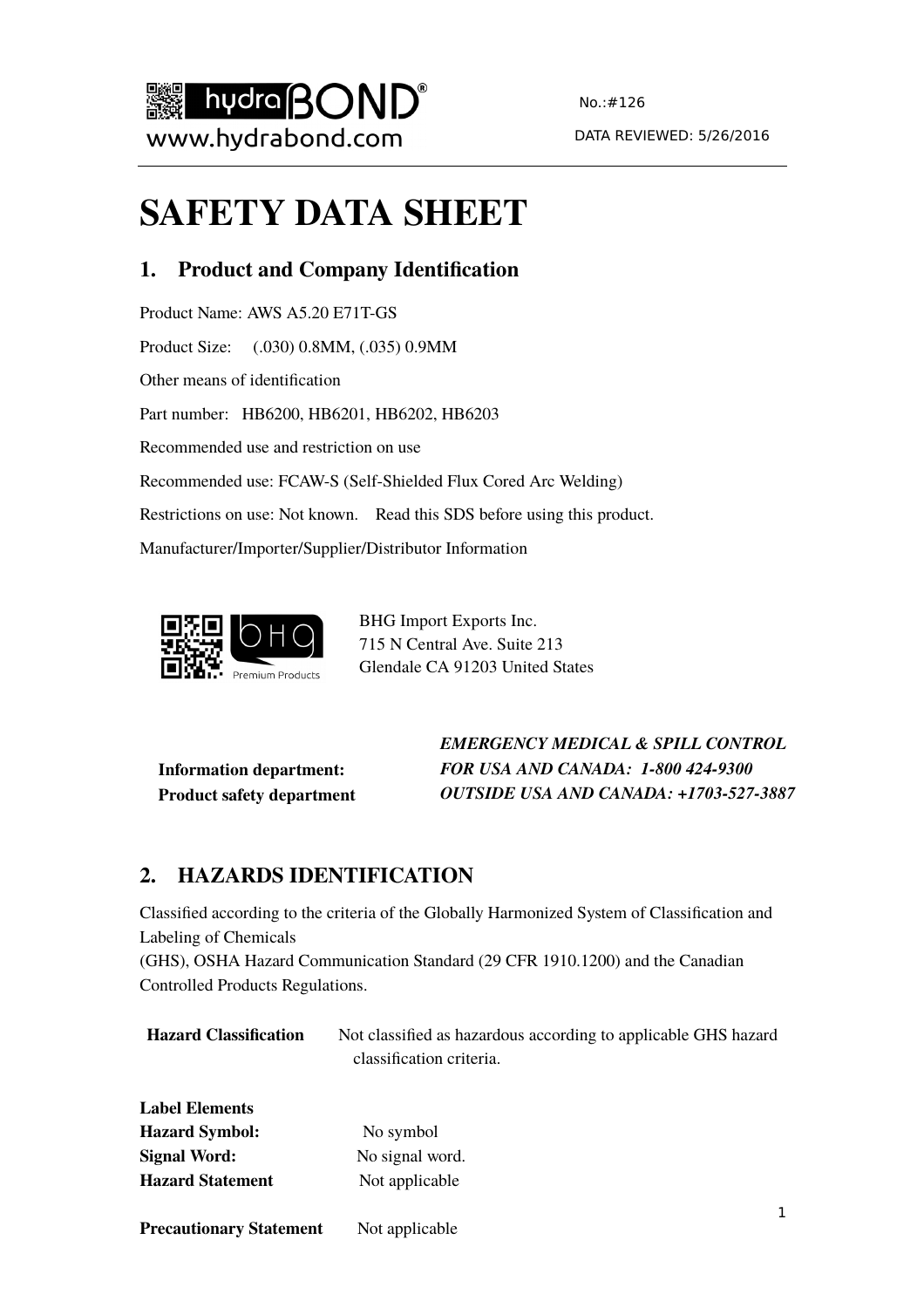

#### **Other hazards which do not result in GHS classification:**

Electrical Shock can kill. If welding must be performed in damp locations or with wet clothing, on metal structures or when in cramped positions such as sitting, kneeling or lying, or if there is a high risk of unavoidable or accidental contact with work piece, use the following equipment:

Semiautomatic DC Welder, DC Manual (Stick) Welder, or AC Welder with Reduced Voltage Control.

Arc rays can injure eyes and burn skin. Welding arc and sparks can ignite combustibles and flammable materials. Overexposure to welding fumes and gases can be hazardous. Read and understand the manufacturer's instructions, Safety Data Sheets and the precautionary labels before using this product. Refer to Section 8.

#### **Substance(s) formed under the conditions of use:**

The welding fume produced from this welding electrode may contain the following onstituent(s) and/or their complex metallic oxides as well as solid particles or other constituents from the consumables, base metal, or base metal coating not listed below:

| <b>Chemical Identity</b>             | CAS-No.    |
|--------------------------------------|------------|
| Carbon dioxide                       | 124-38-9   |
| Carbon monoxide                      | 630-08-0   |
| Nitrogen dioxide                     | 10102-44-0 |
| Ozone                                | 10028-15-6 |
| Manganese                            | 7439-96-5  |
| Barium and soluble compounds (as Ba) | 7440-39-3  |
| Fluorides (as F)                     | 16984-48-8 |

# **3 COMPOSITION / INFORMATION ON INGREDIENTS**

#### **Reportable Hazardous Ingredients**

| <b>Chemical Identity</b>                | <b>CAS</b> number | Content in percent $(\%)^*$ |
|-----------------------------------------|-------------------|-----------------------------|
| <b>Iron</b>                             | 7439-89-6         | $60 - 100\%$                |
| Barium fluoride                         | 7787-32-8         | $3 - 7\%$                   |
| Aluminum and/or aluminum alloys (as Al) | 7429-90-5         | $1 - 5\%$                   |
| Portland cement                         | 65997-15-1        | $0.5 - 1.5\%$               |
| Magnesium                               | 7439-95-4         | $0.5 - 1.5\%$               |
| Manganese                               | 7439-96-5         | $0.5 - 1.5\%$               |
| Lithium fluoride                        | 7789-24-4         | $0.1 - 1\%$                 |
| Potassium fluorosilicate                | 16871-90-2        | $0.1 - 1\%$                 |
| Silicon                                 | 7440-21-3         | $0.1 - 1\%$                 |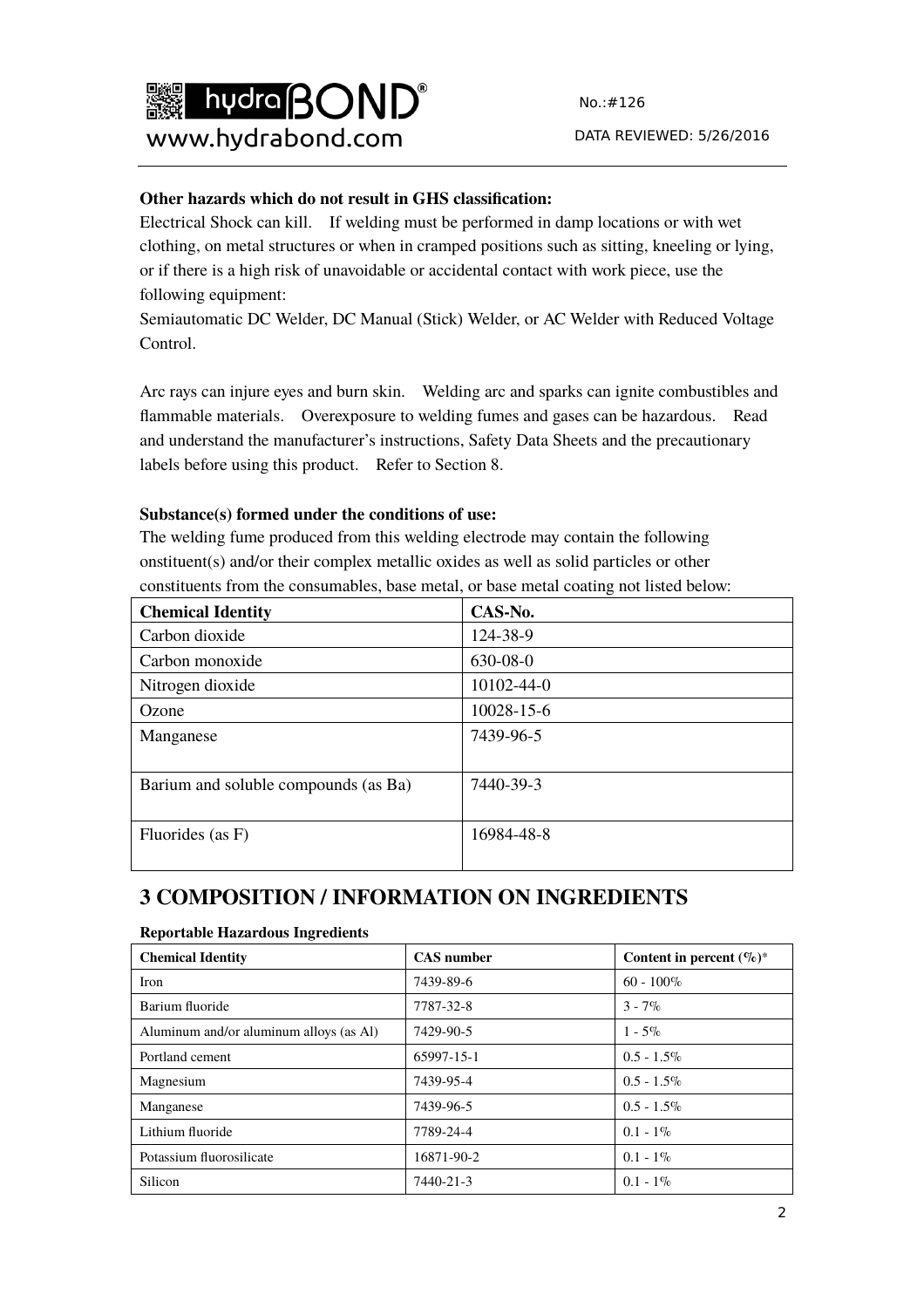

All concentrations are percent by weight unless ingredient is a gas. Gas concentrations are in percent by volume.

Composition Comments:

The term "Hazardous Ingredients" should be interpreted as a term defined in Hazard Communication standards and does not necessarily imply the existence of a welding hazard. The product may contain additional non-hazardous ingredients or may form additional compounds under the condition of use. Refer to Sections 2 and 8 for more information.

### **4. FIRST AID MEASURES**

Ingestion: Unlikely due to form of product, except for granular materials. Avoid hand, clothing, food, and drink contact with metal fume or powder which can cause ingestion of particulate during hand to mouth activities such as drinking, eating, smoking, etc. If ingested, do not induce vomiting. Contact a poison control center. Unless the poison control center advises otherwise, wash out mouth thoroughly with water. If symptoms develop, seek medical attention at once.

#### **Inhalation:**

Move to fresh air if breathing is difficult. If breathing has stopped, perform artificial respiration and obtain medical assistance at once.

#### **Skin Contact:**

Remove contaminated clothing and wash the skin thoroughly with soap and water.For reddened or blistered skin, or thermal burns, obtain medical assistance at once.

#### **Eye contact:**

Dust or fume from this product should be flushed from the eyes with copious amounts of clean, tepid water until transported to an emergency medical facility. Do not allow victim to rub or keep eyes tightly closed. Obtain medical assistance at once.

Arc rays can injure eyes. If exposed to arc rays, move victim to dark room, remove contact lenses as necessary for treatment, cover eyes with a padded dressing and rest. Obtain medical assistance if symptoms persist.

#### **Most important symptoms/effects, acute and delayed Symptoms:**

Short-term (acute) overexposure to welding fumes may result in discomfort such as metal fume fever, dizziness, nausea, or dryness or irritation of nose, throat, or eyes. May aggravate pre-existing respiratory problems (e.g. asthma, emphysema).

Long-term (chronic) overexposure to welding fumes can lead to siderosis (iron deposits in lung), central nervous system effects, bronchitis and other pulmonary effects. Refer to Section 11 for more information.

#### **Hazards:**

Welding hazards are complex and may include physical and health hazards such as but not limited to electric shock, physical strains, radiation burns (eye flash), thermal burns due to hot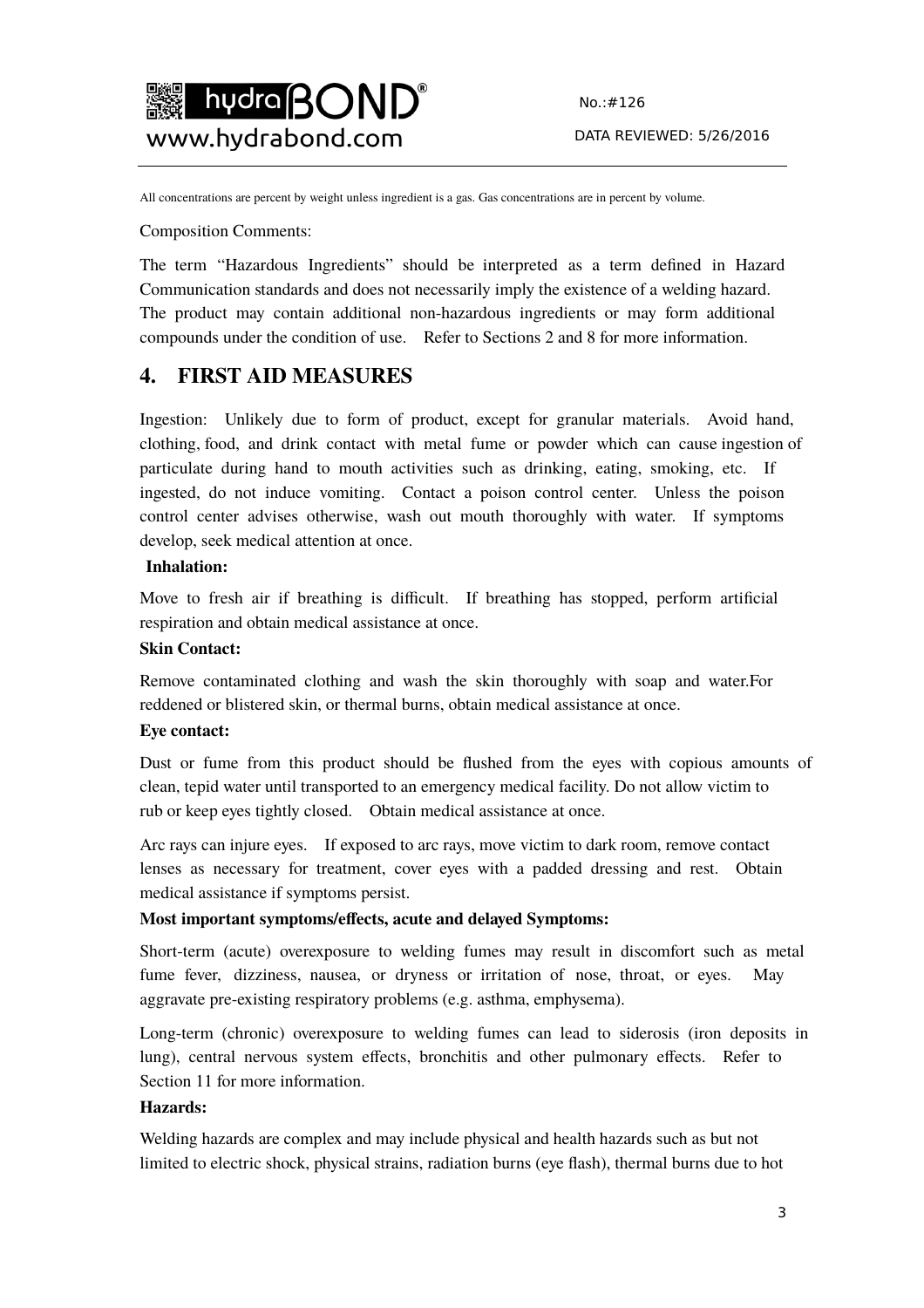

DATA REVIEWED: 5/26/2016

metal or spatter and potential health effects of overexposure to welding fume or dust. Refer to Section 11 for more information.

**Indication of immediate medical attention and special treatment needed Treatment:**Treat symptomatically.

# **5. FIRE-FIGHTING MEASURES**

### **General Fire Hazards:**

As shipped, this product is nonflammable. However, welding arc and sparks can ignite combustibles and flammable products. Read and understand American National Standard Z49.1, "Safety In Welding, Cutting and Allied Processes" and National Fire Protection Association NFPA 51B, "Standard for Fire Prevention During Welding, Cutting and Other Hot Work" before using this product.

# **Suitable (and unsuitable) extinguishing media**

### **Suitable extinguishing media:**

As shipped, the product will not burn. In case of fire in the surroundings: use appropriate extinguishing agent.

**Unsuitable extinguishing media:** 

None known.

### **Specific hazards arising from the chemical:**

Welding arc and sparks can ignite combustibles and flammable products.

### **Special protective equipment and precautions for firefighters Special fire fighting procedures:**

Use standard firefighting procedures and consider the hazards of other involved materials.

### **Special protective equipment for fire-fighters:**

Selection of respiratory protection for fire fighting: follow the general fire precautions indicated in the workplace. Self-contained breathing apparatus and full protective clothing must be worn in case of fire.

# **6. ACCIDENTAL RELEASE MEASURES**

### **Personal precautions, protective equipment and emergency procedures**

If airborne dust and/or fume is present, use adequate engineering controls and, if needed, personal protection to prevent overexposure. Refer to recommendations in Section 8.

### **Methods and material for containment and cleaning up**

Clean up spills immediately, observing precautions in the personal protective equipment in Section 8. Avoid generating dust. Prevent product from entering any drains, sewers or water sources. Refer to Section 13 for proper disposal.

### **Environmental Precautions:**

Avoid release to the environment. Prevent further leakage or spillage if safe to do so.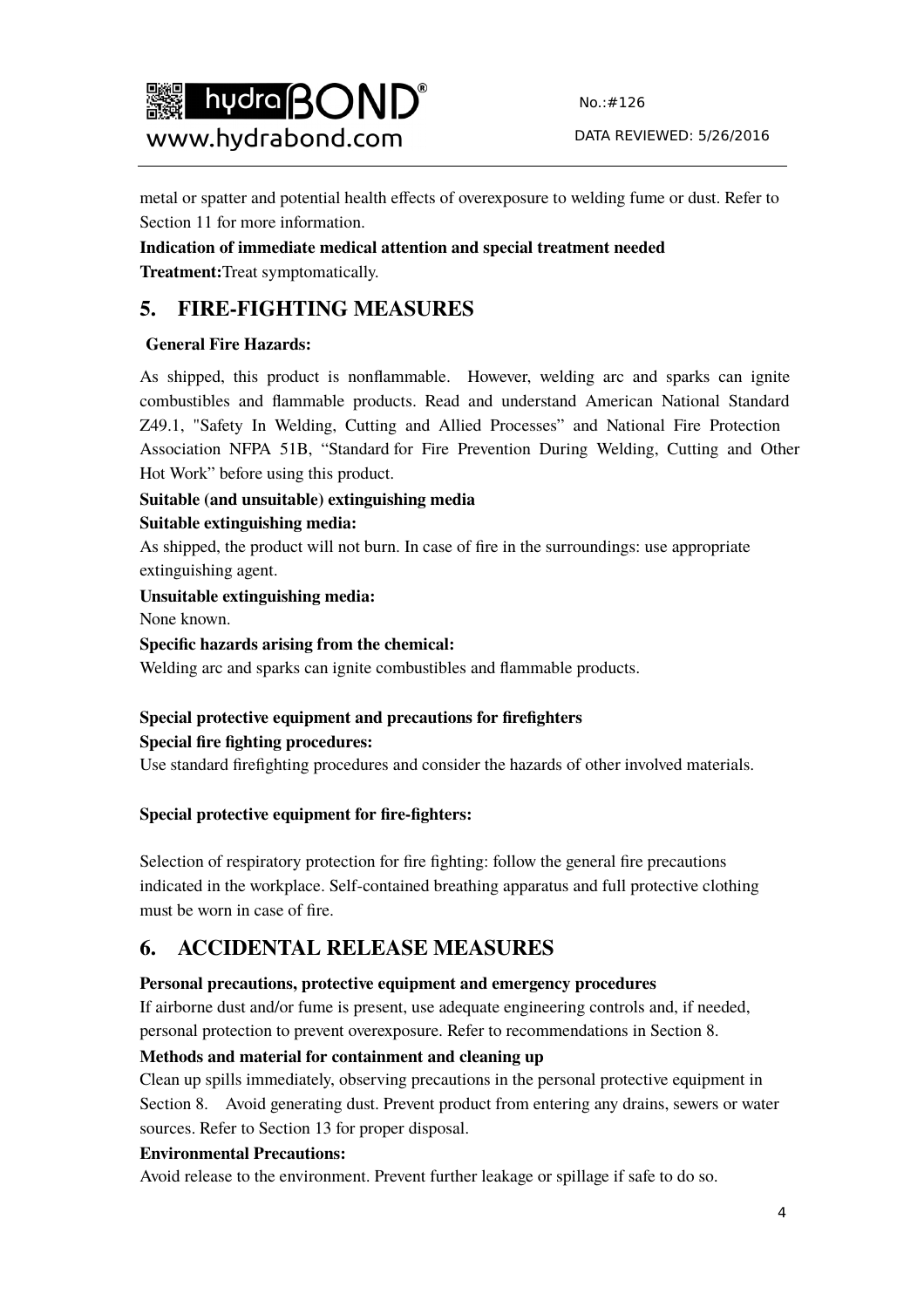

# **7. HANDLING AND STORAGE**

#### **Precautions for safe handling:**

Keep formation of airborne dusts to a minimum. Provide appropriate exhaust ventilation at places where dust is formed.

Read and understand the manufacturer's instruction and the precautionary label on the product. See American National Standard Z49.1, "Safety In Welding, Cutting and Allied Processes" published by the American Welding Society, http://pubs.aws.org and OSHA Publication 2206 (29CFR1910), U.S. Government Printing Office, www.gpo.gov.

#### **Conditions for safe storage,including any incompatibilities:**

Store in closed original container in a dry place. Store away from incompatible materials. Store in accordance with local/regional/national regulations.

# **8. EXPOSURE CONTROLS / PERSONAL PROTECTION**

**Effects of overexposure** — Electric arc welding may create one or more of the following health hazards:

**ARC RAYS** can injure eyes and burn skin.

**ELECTRIC SHOCK** can kill. See Section 7.

**FUMES AND GASES** can be dangerous to your health.

**PRIMARY ROUTES OF ENTRY** are the respiratory system, eyes and/or skin.

#### **Short-term (acute) overexposure effects**

**Welding Fumes-** May result in discomfort such as dizziness, nausea or dryness or irritation of the nose, throat or eyes.

**Iron, Iron Oxide-** None are known. Treat as a nuisance dust or fume.

**Manganese-** Metal fume fever characterized by chills, fever, upset stomach, vomiting, irritation of throat and aching of body.

**Fluorides-** Fluoride compounds evolved may cause skin and eye burns, pulmonary edema and bronchitis.

**Nickel, Nickel Compounds-** Metallic taste, nausea, tightness in chest, fever, allergic reactions.

**Chromium-** Inhalation of fume with chromium VI compounds can cause irritation of the respiratory system, lung damage

and asthma-like symptoms. Swallowing chromium VI salts can cause severe injury or death. Dust on the skin can form ulcers.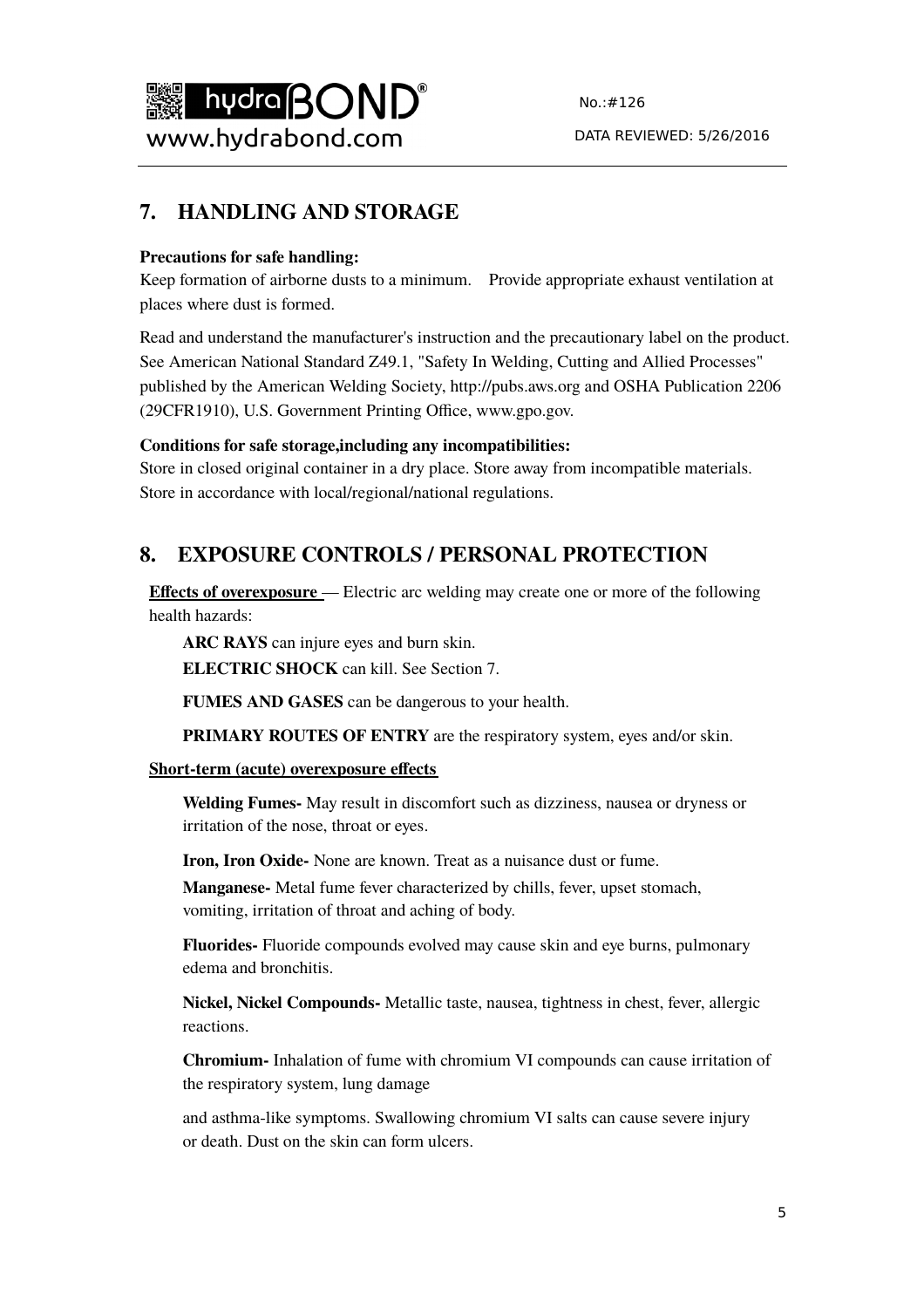

DATA REVIEWED: 5/26/2016

Eyes may be burned by chromium VI compounds. Allergic reactions are likely in some people from chromium compounds.

**Copper**- Metal fume fever can be caused by fresh copper oxide.

**Barium-** Aching eyes, rhinitis, frontal headache, wheezing, laryngeal spasms, salivation or anorexia.

**Silica-** None are known. Treat as a nuisances dust or fume. **Molybdenum-** None are known. Treat as a nuisances dust or fume. **Titanium Dioxide-** None are known. Treat as a

nuisances dust or fume.

**Aluminum, Aluminum Oxide-** None are known. Treat as a nuisances dust or fume.

**Magnesium, Magnesium Oxide-** None are known. Treat as a nuisances dust or fume.

#### **Long term (chronic) overexposure effects**

**Welding Fume-** Excess levels may cause bronchial asthma, lung fibrosis, pneumoconiosis, or 'siderosis'.

**Iron, Iron Oxide-** Siderosis or deposits of iron in lungs which is believed to affect pulmonary function. Lungs will clear in time when exposure to iron fumes and its compounds ceases. Iron and magnetite (Fe 304) are not regarded as fibrogenic materials.

**Manganese-** Central nervous system effects referred to as 'manganism'. Symptoms include muscular weakness and tremors. Behavioral changes and changes in handwriting may also appear. Employees overexposed to manganese should receive quarterly medical examinations for early detection of manganism.

**Fluorides-** Serious bone erosion (Osteoporosis) and mottling of teeth.

**Nickel, Nickel Compounds-** Lung fibrosis or pneumoconiosis. Studies of nickel refinery workers indicated a higher incidence of lung and nasal cancers.

**Chromium-** Ulceration and perforation of the nasal septum. Respiratory irritation may occur with symptoms resembling asthma. Studies have shown that chromate production workers exposed to chromium VI compound have an excess of lung cancers. Chromium VI compounds are more readily absorbed through the skin than chromium III compounds. Good practice requires the reduction of employee exposure to chromium III and VI compounds.

**Copper-** No adverse long-term health effects have been reported in the literature. **Barium-** Exposure to soluble barium compounds may cause nervous disorders and may have deleterious effects on the heart, circulatory and muscular system.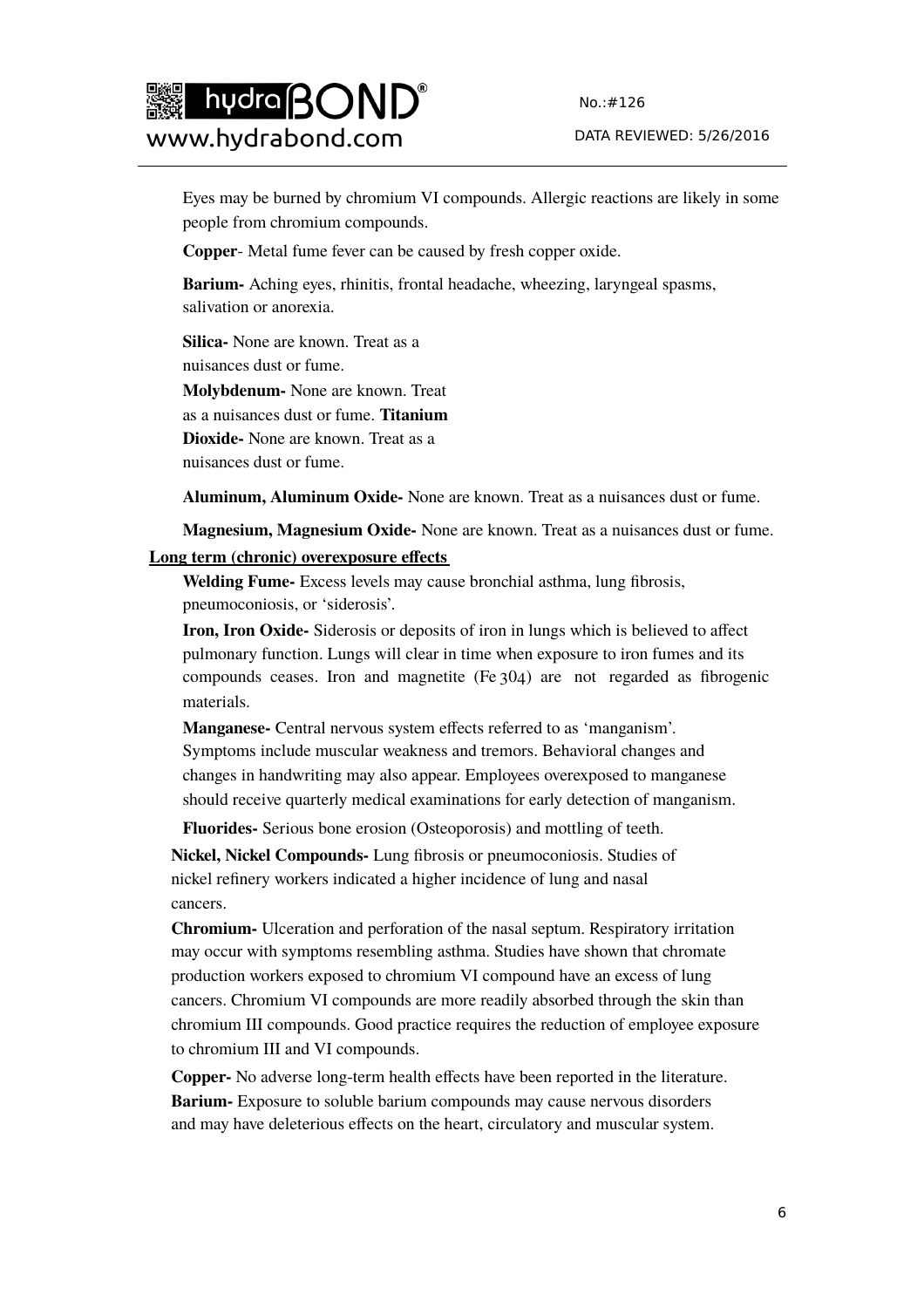

**Silica-** Treat as nuisance dust. Little adverse effect on lungs. Does not produce significant organic disease or toxic effect when exposures are kept under reasonable control.

**Molybdenum-** Treat as a nuisance dust. Little adverse effect on lungs. Does not produce significant organic disease or toxic effect when exposures are kept under reasonable control.

**Aluminum, Aluminum Oxide-** Treat *as a* nuisance dust. Little adverse effect on lungs. Does not produce significant organic disease or toxic effect when exposures are kept under reasonable control.

**Magnesium, Magnesium Oxide-** Treat as a nuisance dust. Little adverse effect on lungs. Does not produce significant organic disease or toxic effect when exposures are kept under reasonable control.

#### **Emergency and First Aid Procedures**

Call for medical aid. Employ first aid techniques recommended by the American Red Cross. Eyes and Skin: If irritation or flash burns develop after exposure, consult a physician.

#### **Carcinogenicity**

Hexavalent chromium compounds are listed as known human carcinogens by IARC and NTP.

Nickel compounds are listed as known human carcinogens by IARC. Nickel and certain nickel compounds are reasonably anticipated to be human carcinogens by NTP.

Welding fumes are listed as possibly carcinogenic to humans by IARC.

#### **California Proposition 65**

These products contain or produce chemicals known to the State of California to cause reproductive toxicity and cancer.

(California Health and Safety Code, Section 25249.5 et seq.)

# **9. PHYSICAL AND CHEMICAL PROPERTIES**

| Appearance:            | Cored welding wire |
|------------------------|--------------------|
| <b>Physical state:</b> | Solid              |
| Form:                  | Solid              |
| Color:                 | No data available. |
| Odor:                  | No data available. |
| <b>Odor threshold:</b> | No data available. |
| PH:                    | Not applicable     |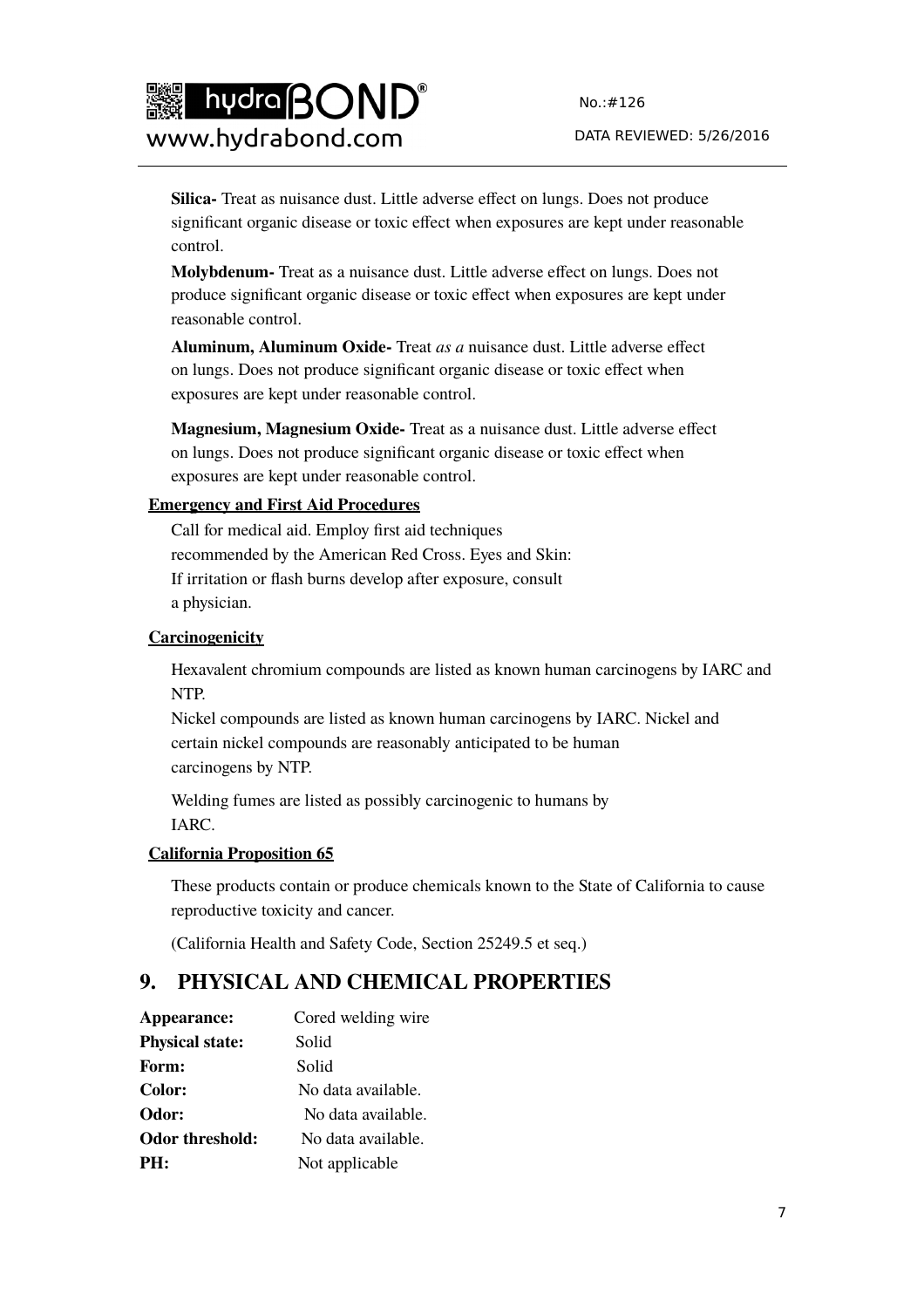

No.:#126 DATA REVIEWED: 5/26/2016

| Melting point/freezing point: No data available.                   |                    |  |
|--------------------------------------------------------------------|--------------------|--|
| Initial boiling point and boiling range: No data available.        |                    |  |
| <b>Flash Point:</b> Not applicable                                 |                    |  |
| <b>Evaporation rate:</b> Not applicable                            |                    |  |
| Flammability (solid, gas):                                         |                    |  |
| <b>Upper/lower limit on flammability or explosive limits</b>       |                    |  |
| <b>Flammability limit - upper <math>(\%):</math></b>               | No data available. |  |
| <b>Flammability limit - lower <math>(\%):</math></b>               | No data available. |  |
| Explosive limit - upper $(\%):$                                    | No data available. |  |
| Explosive limit - lower $(\%):$                                    | No data available. |  |
| Vapor pressure:                                                    | Not applicable     |  |
| Vapor density:                                                     | Not applicable     |  |
| <b>Relative density:</b>                                           | No data available. |  |
| <b>Relative density:</b>                                           | No data available. |  |
| Solubility(ies)                                                    |                    |  |
| <b>Solubility in water:</b>                                        | No data available. |  |
| <b>Solubility (other):</b>                                         | No data available. |  |
| <b>Partition coefficient (n-octanol/water):</b> No data available. |                    |  |
| <b>Auto-ignition temperature:</b> No data available.               |                    |  |
| <b>Decomposition temperature:</b> No data available.               |                    |  |
| <b>Viscosity:</b> Not applicable                                   |                    |  |

# **10. STABILITY AND REACTIVITY**

#### **Reactivity:**

The product is non-reactive under normal conditions of use, storage and transport.

#### **Chemical Stability:**

Material is stable under normal conditions.

**Possibility of Hazardous Reactions:** No data available.

**Conditions to Avoid:** Avoid heat or contamination.

**Incompatible Materials:** Strong oxidizing substances. Strong acids. Strong bases.

#### **Hazardous Decomposition Products:**

Welding fumes and gases cannot be classified simply. The composition and quantity of both are dependent upon the metal being welded, the process, procedure and electrodes used. Other conditions which also influence the composition and quantity of the fumes and gases to which workers may be exposed include: coatings on the metal being welded (such as paint, plating, or galvanizing), the number of welders and the volume of the worker area, the quality and amount of ventilation, the position of the welder's head with respect to the fume plume, as well as the presence of contaminants in the atmosphere (such as chlorinated hydrocarbon vapors from cleaning and degreasing activities.) When the electrode is consumed, the fume and gas decomposition products generated are different in percent and form from the ingredients listed in Section 3. Decomposition products of normal operation include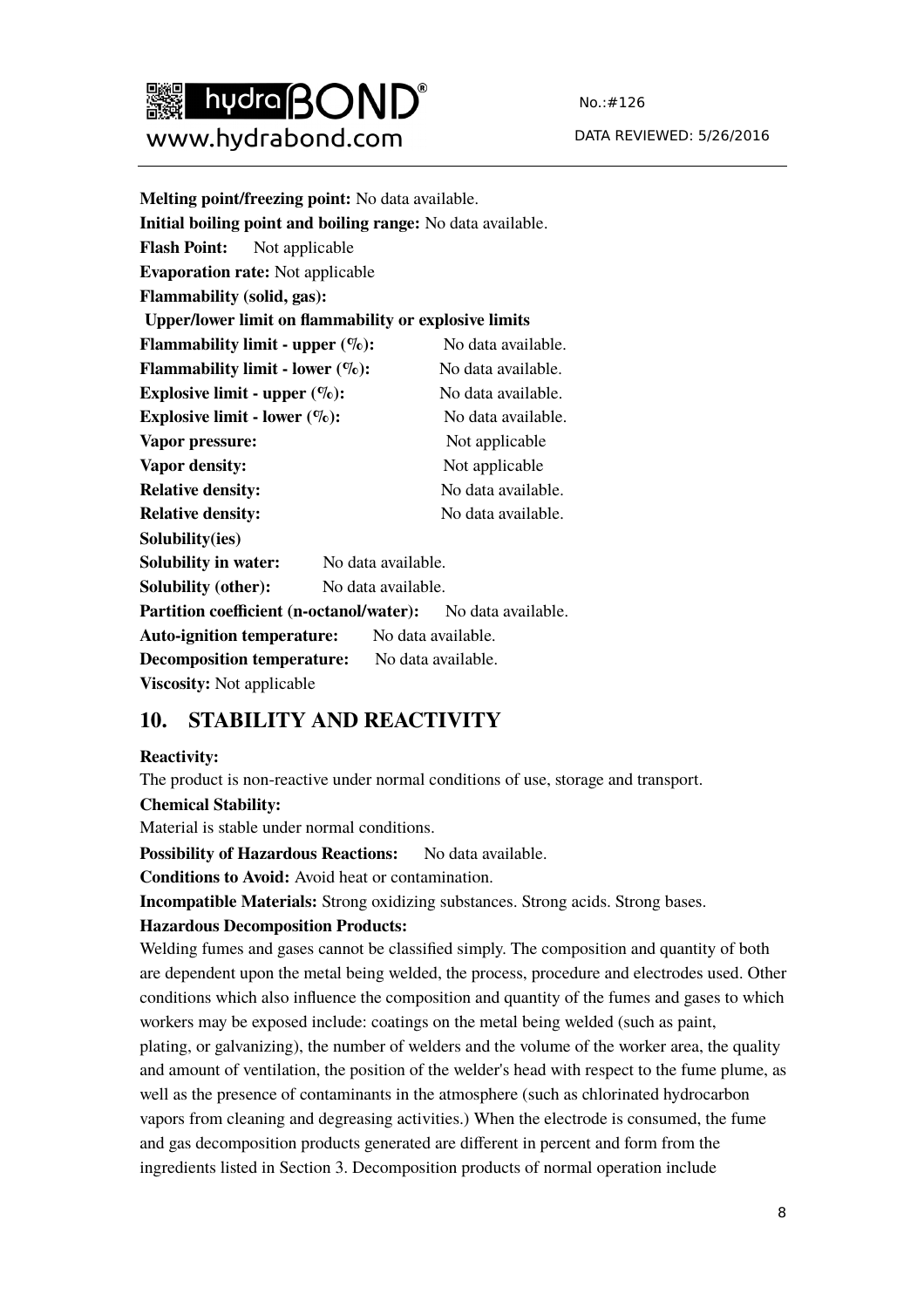

those originating from the volatilization, reaction, or oxidation of the materials shown in Section 3, plus those from the base metal and coating, etc., as noted above. Reasonably expected fume constituents produced during arc welding include the oxides of iron, manganese and other metals present in the welding consumable or base metal. Hexavalent chromium compounds may be in the welding fume of consumables or base metals which contain chromium. Gaseous and particulate fluoride may be in the welding fume of consumables which contain fluoride. Gaseous reaction products may include carbon monoxide and carbon dioxide. Ozone and nitrogen oxides may be formed by the radiation from the arc.

# **11. TOXICOLOGICAL INFORMATION**

### **Information on likely routes of exposure**

**Ingestion:** Health injuries from ingestion are not known or expected under normal use. **Inhalation:** Potential chronic health hazards related to the use of welding consumables are most applicable to the inhalation route of exposure. Refer to Inhalation statements in Section 11.

**Skin Contact:** Arc rays can burn skin. Skin cancer has been reported.

**Eye contact:** Arc rays can injure eyes.

### **Symptoms related to the physical, chemical and toxicological characteristics Inhalation:**

Short-term (acute) overexposure to welding fumes may result in discomfort such as metal fume fever, dizziness, nausea, or dryness or irritation of nose, throat, or eyes. May aggravate pre-existing respiratory problems (e.g. asthma, emphysema). Long-term (chronic) overexposure to welding fumes can lead to siderosis (iron deposits in lung), central nervous system effects, bronchitis and other pulmonary effects.

**Information on toxicological effects** 

**Acute toxicity (list all possible routes of exposure) Oral Product:** Not classified **Specified substance(s):**  Iron: LD 50 (Rat): 98.6 g/kg Barium fluoride: LD 50 (Rat): 250 mg/kg Lithium fluoride : LD 50 (Rat): 143 mg/kg Potassium fluorosilicate: LD 50 (Rat): 114 mg/kg **Dermal Product:** Not classified **Inhalation Product:** Not classified **Specified substance(s):**  Aluminum and/or LC 50 (Rat, 1 h): 7.6 mg/l aluminum alloys (as Al)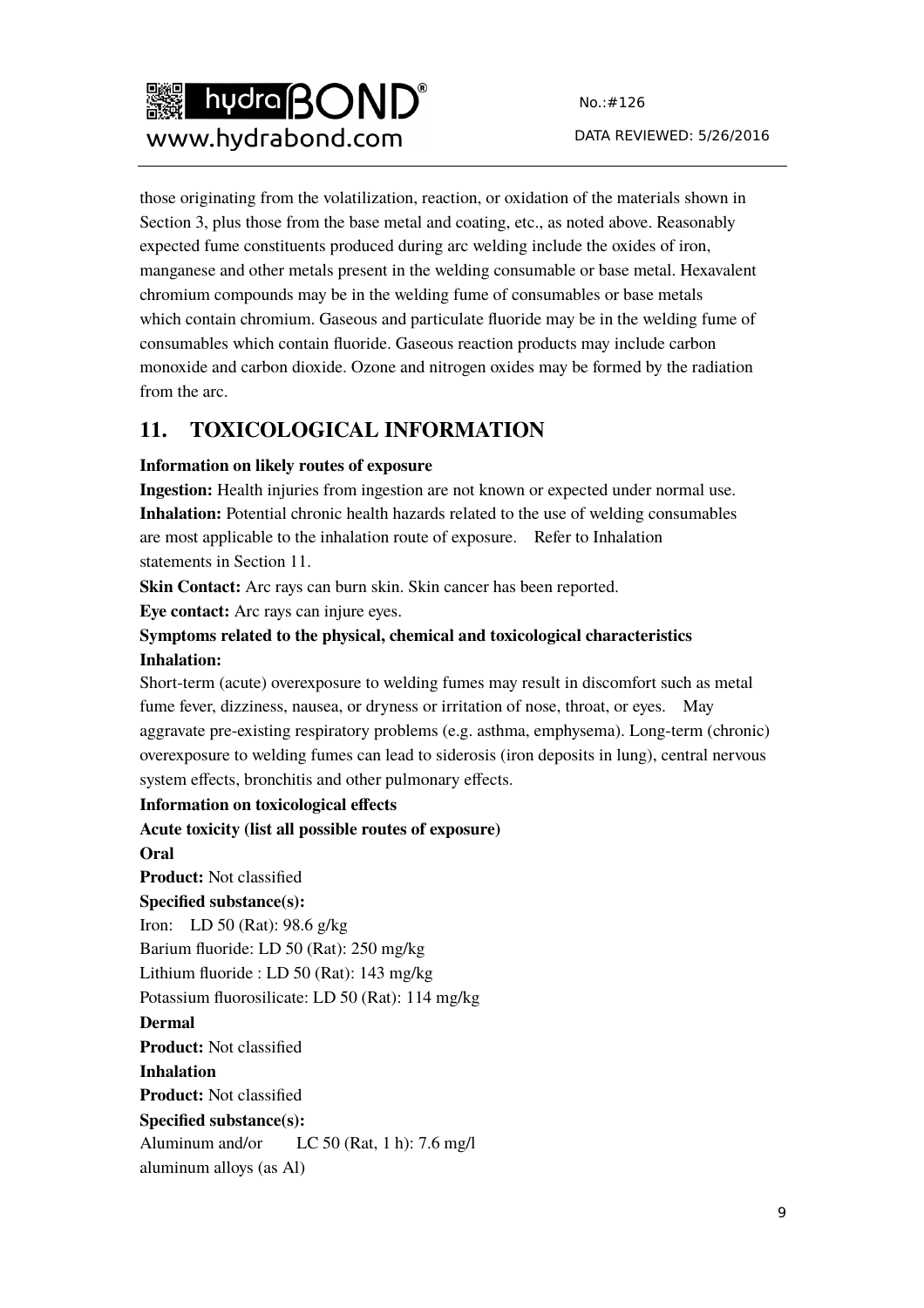

No.:#126

#### DATA REVIEWED: 5/26/2016

Potassium fluorosilicate LC 50 (Rat, 4 h): 2.021 mg/l **Repeated Dose Toxicity Product:** Not classified **Skin Corrosion/Irritation Product:** Not classified **Serious Eye Damage/Eye Irritation Product:** Not classified **Respiratory or Skin Sensitization Product: Carcinogenicity** Not classified **Product:** Arc rays: Skin cancer has been reported. **IARC Monographs on the Evaluation of Carcinogenic Risks to Humans:**  No carcinogenic components identified **US. National Toxicology Program (NTP) Report on Carcinogens:**  No carcinogenic components identified **US. OSHA Specifically Regulated Substances (29 CFR 1910.1001-1050):**  No carcinogenic components identified **Germ Cell Mutagenicity In vitro Product:** Not classified **In vivo Product:** Not classified **Reproductive Toxicity Product:** Not classified **Specific Target Organ Toxicity - Single Exposure Product:** Not classified **Specific Target Organ Toxicity - Repeated Exposure Product:** Not classified **Aspiration Hazard Product:** Not classified **Other Effects:** 

Organic polymers may be used in the manufacture of various welding consumables. Overexposure to their decomposition byproducts may result in a condition known as polymer fume fever. Polymer fume fever usually occurs within 4 to 8 hours of exposure with the presentation of flu like symptoms, including mild pulmonary irritation with or without an increase in body temperature. Signs of exposure can include an increase in white blood cell count. Resolution of symptoms typically occurs quickly, usually not lasting longer than 48 hours.

### **Symptoms related to the physical, chemical and toxicological characteristics under the condition of use**

#### **Inhalation:**

#### **Specified substance(s):**

Manganese: Overexposure to manganese fumes may affect the brain and central nervous system, resulting in poor coordination, difficulty speaking, and arm or leg tremor. This condition can be irreversible.

Barium and soluble compounds (as Ba)

Overexposure to soluble barium compounds may cause severe stomach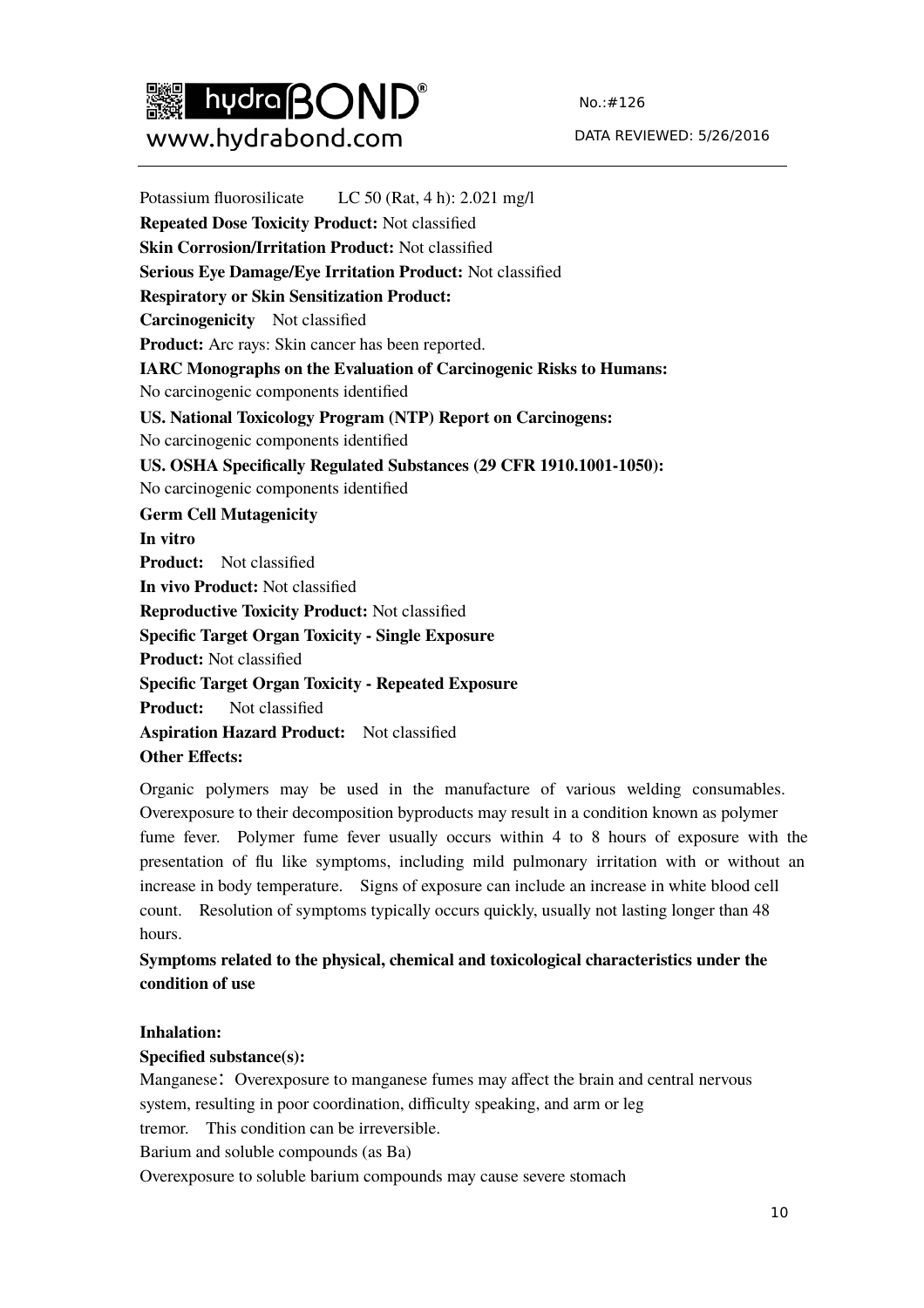

pain, slow pulse rate, irregular heartbeat, convulsions, and muscle spasms.

### **Additional toxicological Information under the conditions of use:**

**Acute toxicity** 

### **Oral**

#### **Specified substance(s):**

| Barium and soluble | LD 50 (Rat): $630$ mg/kg   |
|--------------------|----------------------------|
| compounds (as Ba)  | LD 50 (Rat): $4,250$ mg/kg |
| Fluorides (as F)   | LD 50 (Rat): 4,250 mg/kg   |

### **Inhalation**

#### **Specified substance(s):**

| Carbon dioxide   | LC Lo (Human, $5 \text{ min}$ ): 90000 ppm         |
|------------------|----------------------------------------------------|
| Carbon monoxide  | LC 50 (Rat, 4 h): $1,300$ mg/l                     |
| Nitrogen dioxide | LC 50 (Rat, $4 h$ ): 88 ppm                        |
| Ozone            | LC Lo (Human, $30 \text{ min}$ ): $50 \text{ ppm}$ |

#### **Other Effects:**

#### **Specified substance(s):**

Barium and soluble compounds (as Ba) Muscles Gastro-intestinal system

# **12. ECOLOGICAL INFORMATION**

**Ecotoxicity Acute hazards to the aquatic environment: Fish Product:** Not classified. **Specified substance(s):**  Aluminum and/or aluminum alloys (as Al) LC 50 (Grass carp, white amur (Ctenopharyngodon idella), 96 h): 0.21 - 0.31 mg/l **Aquatic Invertebrates Product:** Not classified. **Specified substance(s):**  Manganese EC50 (Water flea (Daphnia magna), 48 h): 40 mg/l **Chronic hazards to the aquatic environment: Fish Product:** Not classified. **Aquatic Invertebrates Product:** Not classified. **Toxicity to Aquatic Plants Product:** Not classified. **Persistence and Degradability Biodegradation Product:** No data available. **Bioaccumulative Potential Bioconcentration Factor (BCF)** 

# 11